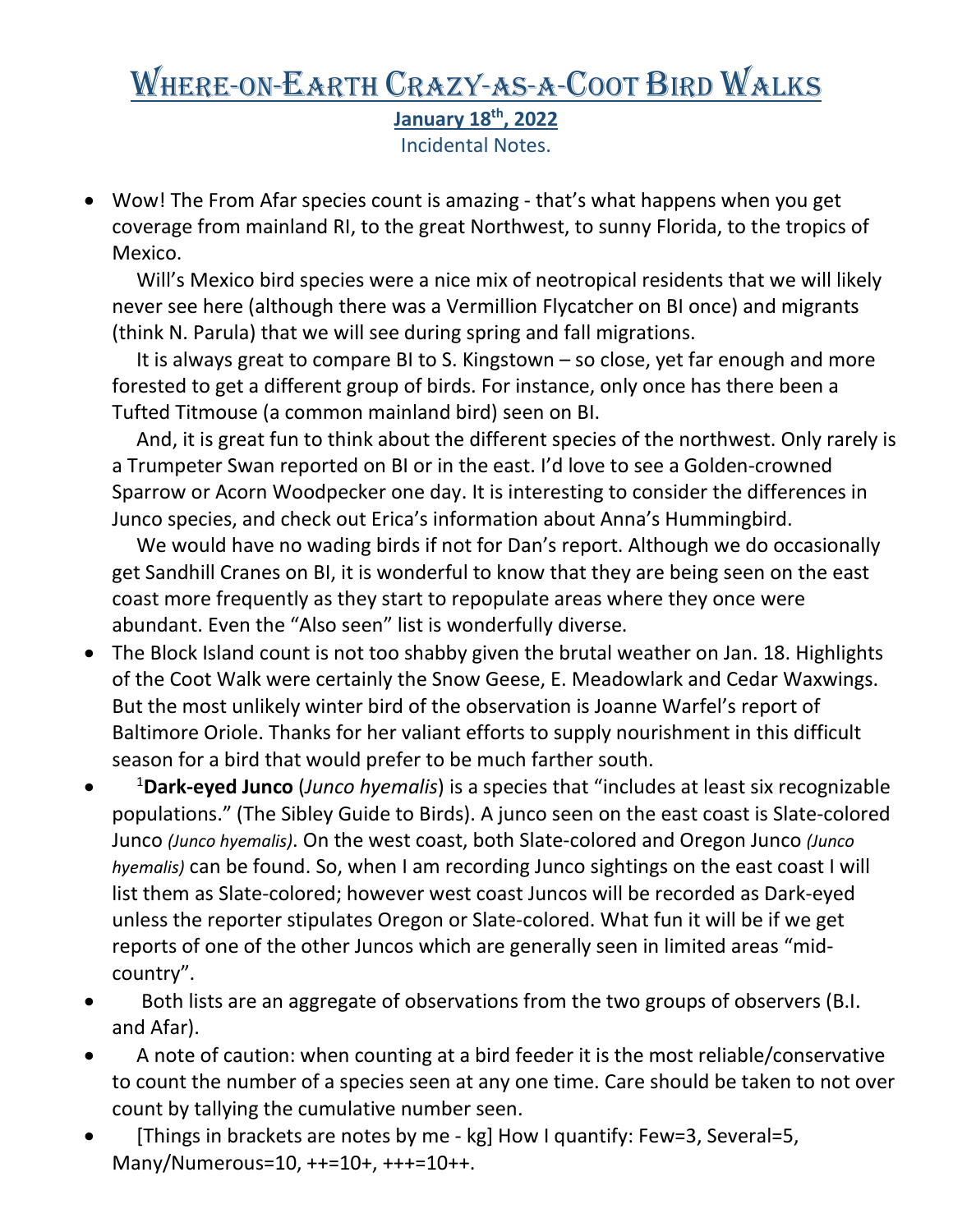## **Block Island**

(26 species) Snow Goose – 25 Canada Geese – 32 American Black Duck – 6 Mallard – 22 Bufflehead – 4 Red-breasted Merganser  $-1$ Norther Harrier – 1 Herring Gull  $-1$ Great Black-backed Gull – 5 Mourning Dove –4 4 Yellow-bellied Sapsucker – 2 Northern Flicker – 1 American Crow – 9 Black-capped Chickadee – 1 Carolina Wren – 6 American Robin – 7+ Northern Mockingbird – 1 Cedar Waxwing – 11 Song Sparrow – 5 White-throated Sparrow – 3 Northern Cardinal – 2 Baltimore Oriole – 1 Eastern Meadowlark – 7 Red-winged Blackbird – 2 House Finch – 4 House Sparrow – 15

## **From Afar** South Kingston, RI; Connecticut; Siesta Key, FL; Seattle, WA; Roseburg, OR; (86 species )

Canada Goose – 13 Trumpeter Swan – 14 Gadwall – 10 American Wigeon – 10 American Black Duck – 5 Muscovy Duck – 1 (feral?) Mallard  $-2$ Green-winged Teal – 10 Ring-necked Ducks – 6 Scaup species – 10 Bufflehead – 13 Hooded Merganser – 9 Common Merganser – 4 Red-breasted Merganser – 40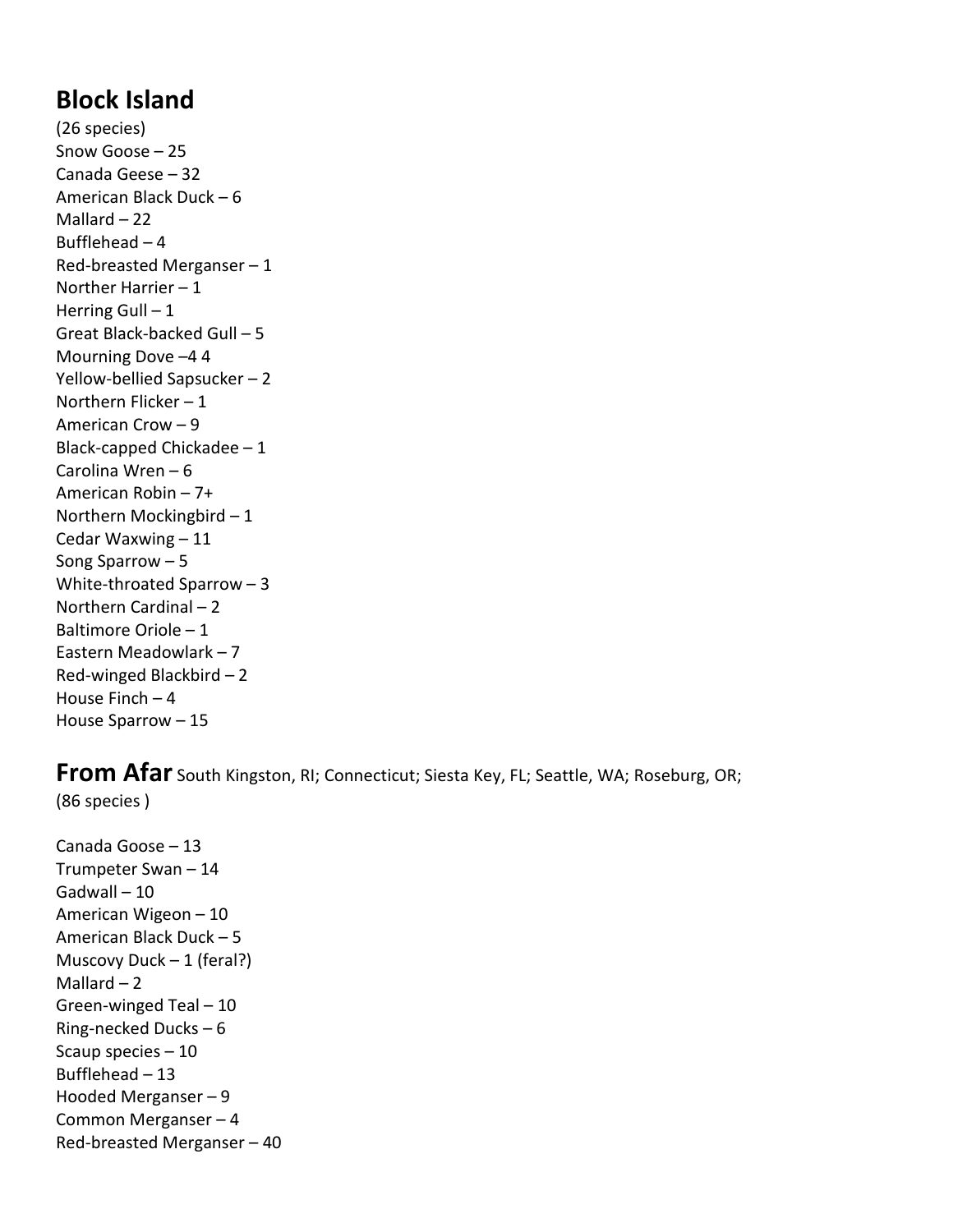Brown Pelican – 24 American White Pelican – 1 Magnificent Frigatebird – 2 Double-crested Cormorant – 5 Great Blue Heron – 5 Great Egret – 1 Snowy Egret – 1 Reddish Egret – 1 Little Blue Heron – 1 White Ibis  $-6$ Roseate Spoonbill – 4 Sandhill Crane – 2 Black Vulture – 2 Turkey Vulture – 4 Osprey  $-1$ Bald Eagle – 5 Sharp-shinned Hawk  $-1$ Red-tailed Hawk – 2 Goshawk – 1 Willets  $-6$ Ruddy Turnstone – 13 Semipalmated Sandpiper – 10 Laughing Gull – 10 Ring-billed Gull - 10 Herring Gull – 30+/- Royal Terns – 10 Black Skimmers – 5 Mourning Dove  $-1$ Eastern Screech Owl – 2 Anna's Hummingbird – 2 Belted Kingfisher – 1 Acorn Woodpecker – 4 Red-bellied Woodpecker – 1 Hairy Woodpecker – 2 Northern Flicker – 1 Peregrine Falcon – 1 \*Vermillion Flycatcher – 1 \*Lesser Kiskadee – 5 \*unidentified Flycatcher - 3 Blue Jay  $-1$ Stellar Jay – 2 Western Scrub Jay – 1 American Crow – 13 Chimney Swift – 10 Black-capped Chickadee – 10 Tufted Titmouse – 3 White-breasted Nuthatch – 1 Nuthatch species  $-1$ Brown Creeper – 1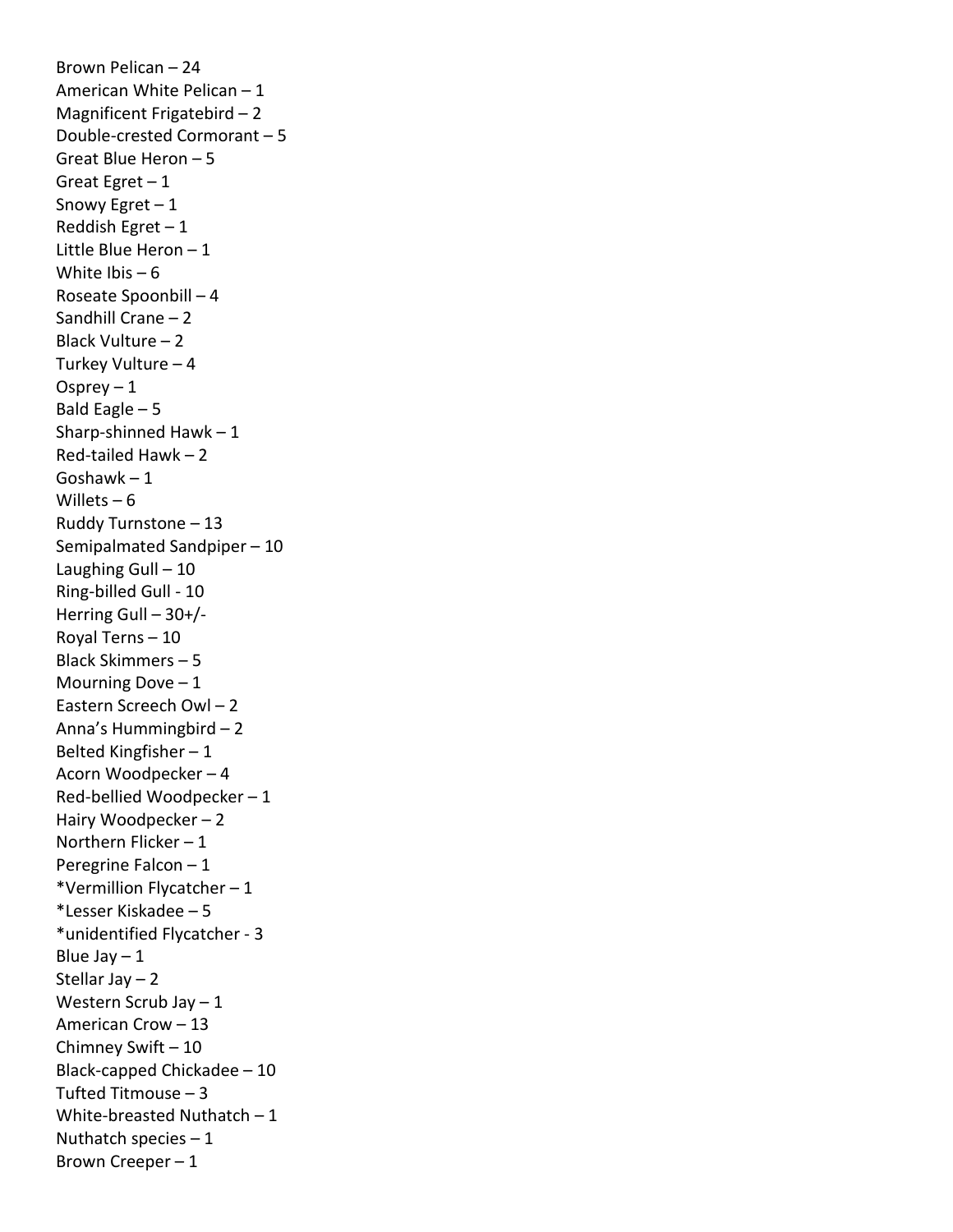House Wren – 1 Carolina Wren – 1 Ruby-crowned Kinglet  $-1$ American Robin – 15 \*Tropical Mockingbird – 1 European Starling – 20+ Cedar Waxwing – 15+ Northern Parula – 2 Rufous-sided Towhee  $-1$  (1/17) Song Sparrow – 4 White-throated Sparrow – 1 Golden-crowned Sparrow – 1 Slate-colored<sup>1</sup> Junco  $-3$ Dark-eyed Junco – 5 Oregon Junco $1 - 6$ Northern Cardinal – 4 Indigo Buntin – 5+ Oriole species – 2 Common Grackle – 100+ Boat-tail Grackle \*Antillian Grackle – 100+ House Finch – 2 American Goldfinch – 2

\*Mexico/Central American species

Also Seen: 3 Bottle-nose Dolphins. Long-tailed Weasel scurrying along the ice. \*Cappybura 2, Racoon 1, Spider Monkey 3.

**Crazy-as-a-Coot Bird Walkers** eBird report: Ball Farm & Merck Rd/Mansion Rd Loop, Washington, Rhode Island, US. Jan 18, 2022 8:30 AM - 9:45 AM. Protocol: Traveling approx.. 1.5 mile(s). Checklist Comments: Cold! (approx. 25-30F) & windy from NW. Walked from Corn Neck & Mansion Rd. along Corn Neck to J. Merck Rd. and then over field to Martha Ball's horse fields to her door yard and field & pond east of her house, and back to Corn Neck via Mansion Rd. Participants: Susan Matheke, Diane King, Amy Keeler, Nigel Grindley, Cathy Joyce, Judy & Sarah Gray, Susan Stover, and Kim G. 20 species: **Snow Goose 25** - A flock of 20+ - 30+/- Snow Goose have been around Block Island (often at Ball Farm) for more than 3 weeks (to date 1/29) starting around January 7, Mallard 2, American Black Duck 6, Bufflehead 4, Red-breasted Merganser 1, Mourning Dove 40, Herring Gull 1, Great Black-backed Gull 5, Northern Flicker 1, American Crow 9, Black-capped Chickadee 1, Carolina Wren 5, Northern Mockingbird 1, American Robin 2, **Cedar Waxwing 11**, House Sparrow 15, White-throated Sparrow 3, Song Sparrow 5, **Eastern Meadowlark 7**, Red-winged Blackbird 2

**Curt Milton** – Good evening! Here is the Where-on-Earth report from Seattle for Jan. 18. I went out about 2 p.m. to the Union Bay Natural Area on Lake Washington. Temperature was in the upper 40s with overcast skies. The highlight of the day was seeing four (or maybe five) Bald Eagles. They seemed to be squabbling over territory. One bird (photo below) may be perching on only one foot. At least one eagle seemed to be a juvenile. Pretty cool! -- Here is my list: American Crow: numerous, American Robin: 11, Hooded Merganser: 2, Black-capped Chickadee: 1 , Canada Geese: numerous, Anna's Hummingbird: 1, European Starlings: numerous, Bald Eagles: 4 or 5, Green-winged Teal: Numerous, Scaup … not sure if they were Greater or Lesser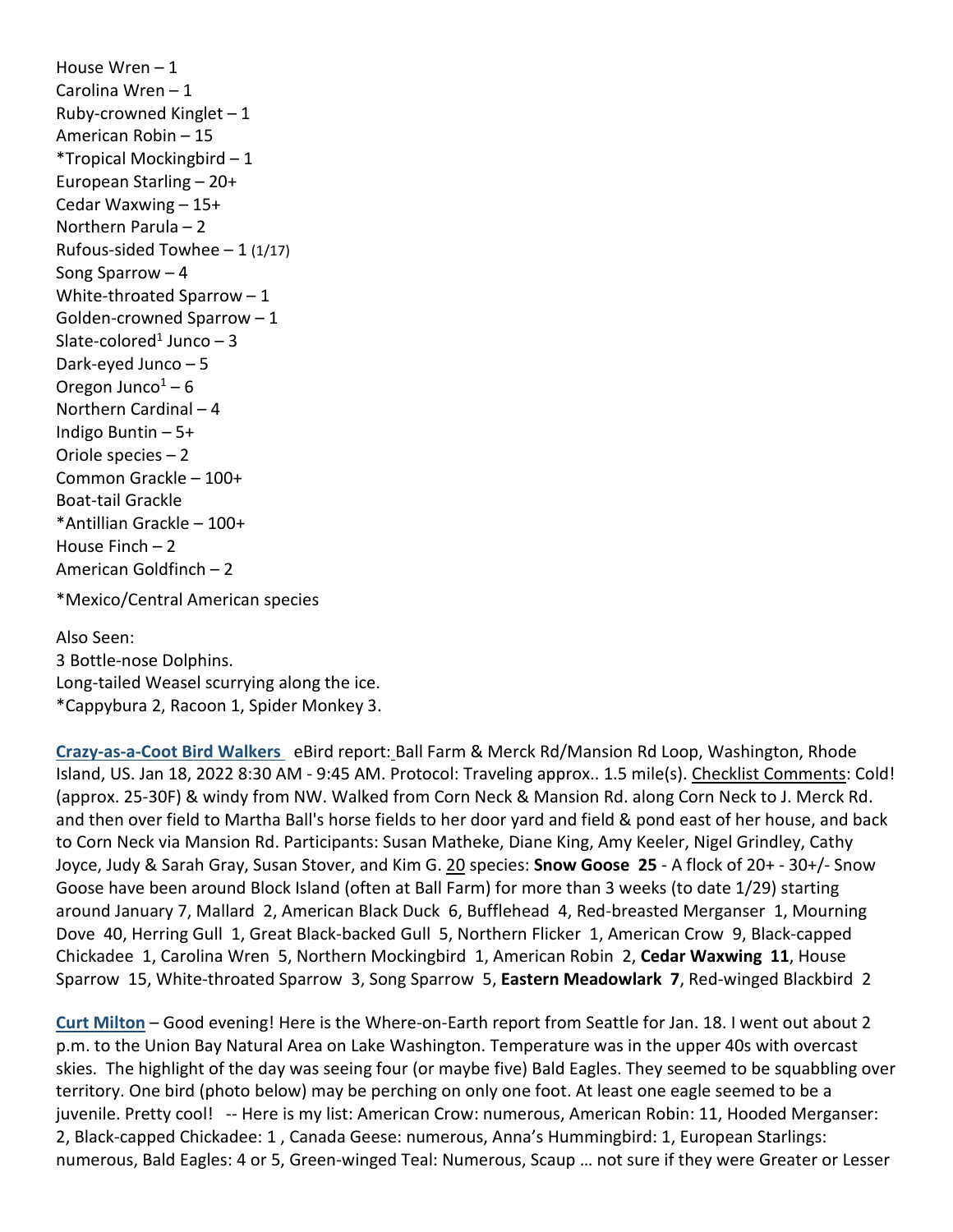Scaups: numerous, Bufflehead: numerous, Gadwall: numerous, American Wigeon: numerous, Trumpeter Swan: 14, Song sparrow: 3, Golden-crowned sparrow: 1, Dark-eyed Junco: 1, Double-crested cormorant: 1 Thanks for organizing our walks! Curt

**Dan Kasuba** – Hi Kim, I went to Siesta Key beach( 7:30 -9:00 AM) and siesta key bay(10-11 AM)on 1/18. In the bay are a string of mangrove islands that are a rookery you can kayak around. Really a treat to see so many birds clustered together! 1 peregrine falcon,1 white pelican, 20 brown pelicans, 2 double crested cormorants, 1 great and one snowy egret, 40 red breasted mergansers, and 4 roseate spoonbills. Also, many black skimmers, laughing gulls and ring-billed gulls, semi-palpated sandpipers, royal terns and ruddy turnstones. 6 willets, 1 reddish egret, 3 GBHs, 6 white ibises, 2 sandhill cranes and 2 Eastern screech owls. Thanks! Almost forgot! 3 bottle-nosed dolphins.

**Erica Anderson** - Pleasant Hill, Oregon – Hi Kim, Today it was cool, overcast about 42. Not a lot of bird activity around the house, even at the feeders. Even with the small amounts I got to see a male Anna's hummingbird sitting atop a leafless hazelnut tree flashing it's amazing vermillion head this way and that. I've heard it around many times but today was the first sighting I've had. Black Capped Chickadee 5, Dark-eyed Junco Oregon 6, Stellar Jay 2, Ruby-crowned Kinglet (female) 1, Anna's Hummingbird (male) 1. Note: I couldn't believe it about the Anna's. It was so striking. My book says "only in recent decades has the Anna's Hummingbird become the most common hummingbird in some parts of lowland western Oregon and western Washington, vying with the Rufous Hummingbird for that distinction. Moreover, it is the only hummingbird that remains year-round in the Northwest. This colorful recent arrival has greatly expanded its bredding range, which was once limited to the mountains of southern and central California. So new to the Norhtwest, the Anna's Hummingbird has not had time to evolve a migration pattern southward for winter; so it simply stays put, adapting as need be to Northwest winters." (Birds of the pacific northwest by John Shewey & Tim Blount)

**Gail & Shorty Cahill** – Here is our list from Connecticut today. Along Hamburg cove, Eight Mile River and Connecticut River (marsh area), 2 Common Mergansers (male/female pr), 1 Cardinal, 3 Turkey Buzzards, 2 Mallards (male/female pr), 1 Nuthatch [species?], 1 House Wren [?], 2 Hooded Mergansers (male/female pr), 100+ C. Grackles, 2 Great Blue Herons, 5 Black Ducks, 2 Red Tailed Hawks (1 in Marsh in Connecticut River area other over Rogers Lake)

Almost forgot one long tailed Weasel scurrying along the ice on the Eight Mile River. Missing our walks with you all, but fun to get out here today. Thanks, G & S

**Kim Gaffett** – Going about my day on BI: (Home) Mallards 20, Canada Geese 32, N. Cardinal 2, Carolina Wren 1, House finch 4. At Nancy Greenaway's: Robin 5+, Mourning Dove 4, Marsh Hawk 1.

**Joanne Warfel** – Via Text: "Hey Kim I'm looking at a tbird at my feeder that resembles an American Goldfinch but is definitely bigger. Yellow beak, light yellow all over except for gray wings with some white stripes. Not a grosbeak. I'm baffled. Didn't see him or her until I put out some seed in addition to my usual suet."

 [After several back & forth texts and some blurry cell phone photos we determined that it was a Baltimore Oriole ( $1<sup>st</sup>$  year female). As of this writing on Jan. 29 the bird was still feeding at the feeder – in the middle of the snow storm. Also, at the feeder on Jan. 22, a Yellow-bellied Sapsucker (2 on the following day). Way to go Joanne! – kG]

**Penny Lapham** – Crazy-as-a-Coot walk around the house in Roseburg, Oregon. January 18, 2022. 5 Hooded Mergansers, 2 Common Mergansers, 3 Buffleheads, 6 Ring-necked Ducks, 6 Mallards, 3 Canada Geese, 2 Double-crested Cormorants, 1 Belted Kingfisher, 15+ Cedar Waxwings, 10 European Starlings, 1 Western Scrub-Jay, 4 Dark-eyed Juncos, 2 Black-capped Chickadee, 4 Acorn Woodpeckers, 1 Northern Flicker,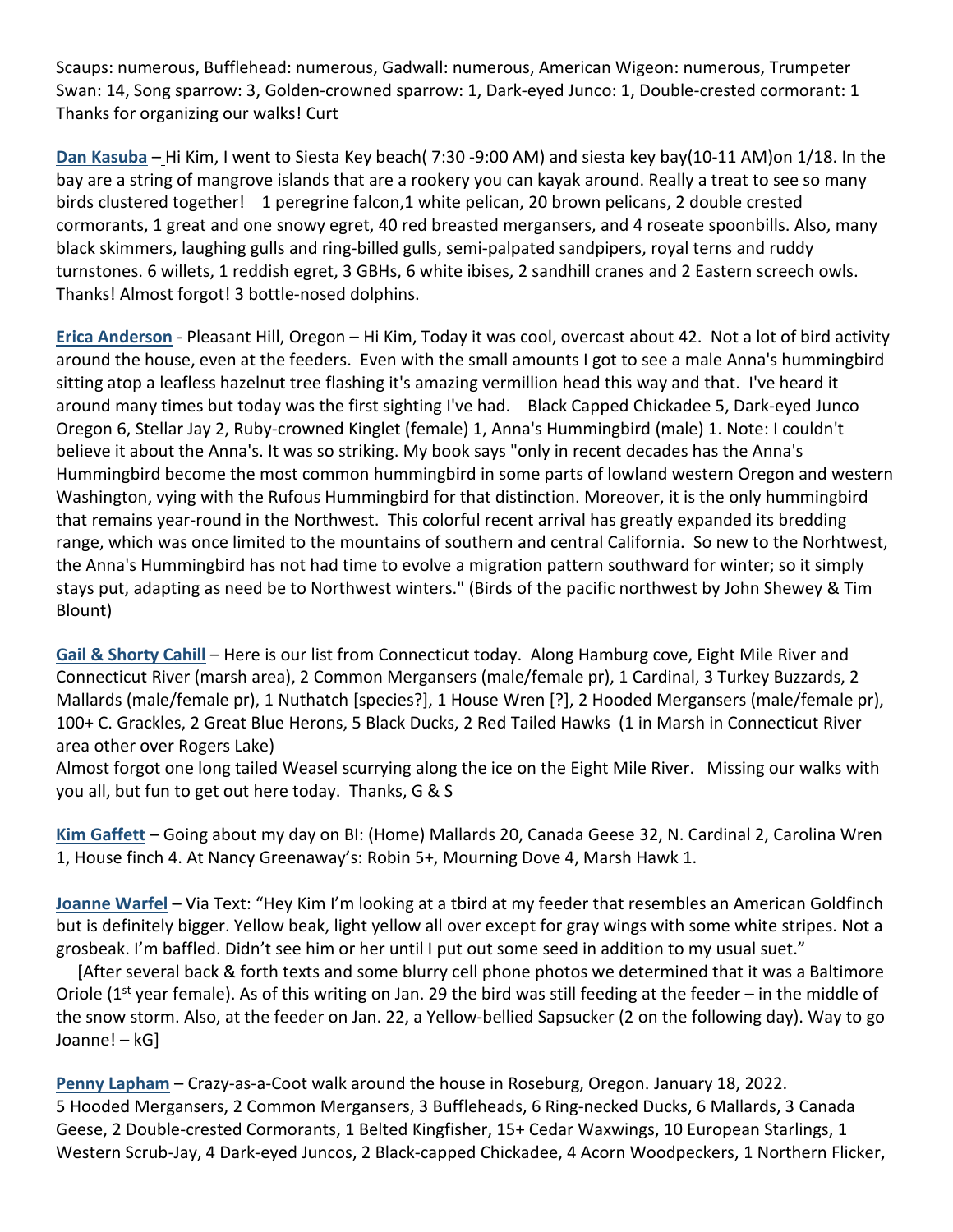4 American Robins. (I did see a Merganser with a big fish being chased by another Merganser. He was able to swallow the fish before being caught)

**Tom Fetherston** Good afternoon Kim –I didn't venture far afield today so everything is either my yard or Worden's Pond. The pond was mostly ice-covered first thing this morning but the gale winds opened it up so that the ice only extended 100' from the dock when Maggie & I checked at 1530. It was so rough only the hard-core herring gulls were gathered out there on some remnant ice.

 Another note of interest, shortly after sunrise a variety of birds started gathering at the feeders. I got my notepad and binoculars to begin counting when they all burst into the air in a rush and disappeared?? Then I saw the sharp-shinned hawk flying off, couldn't see if it had anything captured but it was staying low entering the woods across the road.

 Here's today's list. As usual birds seen on Worden's Pond will have WP next to them and \* means a biologist's best guess because an actual count wasn't possible. Birds at the feeders were only counted as multiples if seen at the same time or were identifiable as different sexes. [If no number designated it was counted as 1 individual.  $-$  Kg]

 White breasted nuthatch, Northern cardinal (3) Two males & one female, Blue jay, Brown creeper, Sharpshinned hawk, American crow (3), Herring gull WP (30)\*, Tufted titmouse (3), Mourning dove, White-throated sparrow, House finch (2), Black-capped chickadee (2), Carolina wren, Red-bellied woodpecker, Hairy woodpecker (2) male & female, Slate-colored junco (3), Song sparrow, Goldfinch (2). Rufous-sided towhee\* Saw him yesterday so not in today's count but thought it was an interesting sighting. Cheers, Fether

**Will Young** - Kim, we are in Mexico, south of Tulum at the Hard Rock Resort. All birds seen yesterday (Jan.18) throughout the day. --- Ruddy Turnstone 3, Brown Pelican 4, Lesser kiskadee 5, Indigo bunting 5+, N parula 2, Chimney swift 10, Vermillion Flycatcher 1, UI flycatchers 3, Muscovy duck feral?, Antillian Grackle +++, Boat Tail Grackle ++, Magnificent frigate bird 2, T Vulture 1, Black vulture 2, Little blue heron 1, Osprey , Tropical mocking bird 1, Oriel not sure of the species 2, Goshawk - 5 years old, in training as a falconry bird at resort. Also seen: Cappy Bura 2, Raccoon 1, Spider monkey 3. Will & penny. (Sorry for spelling issues -on my phone.)